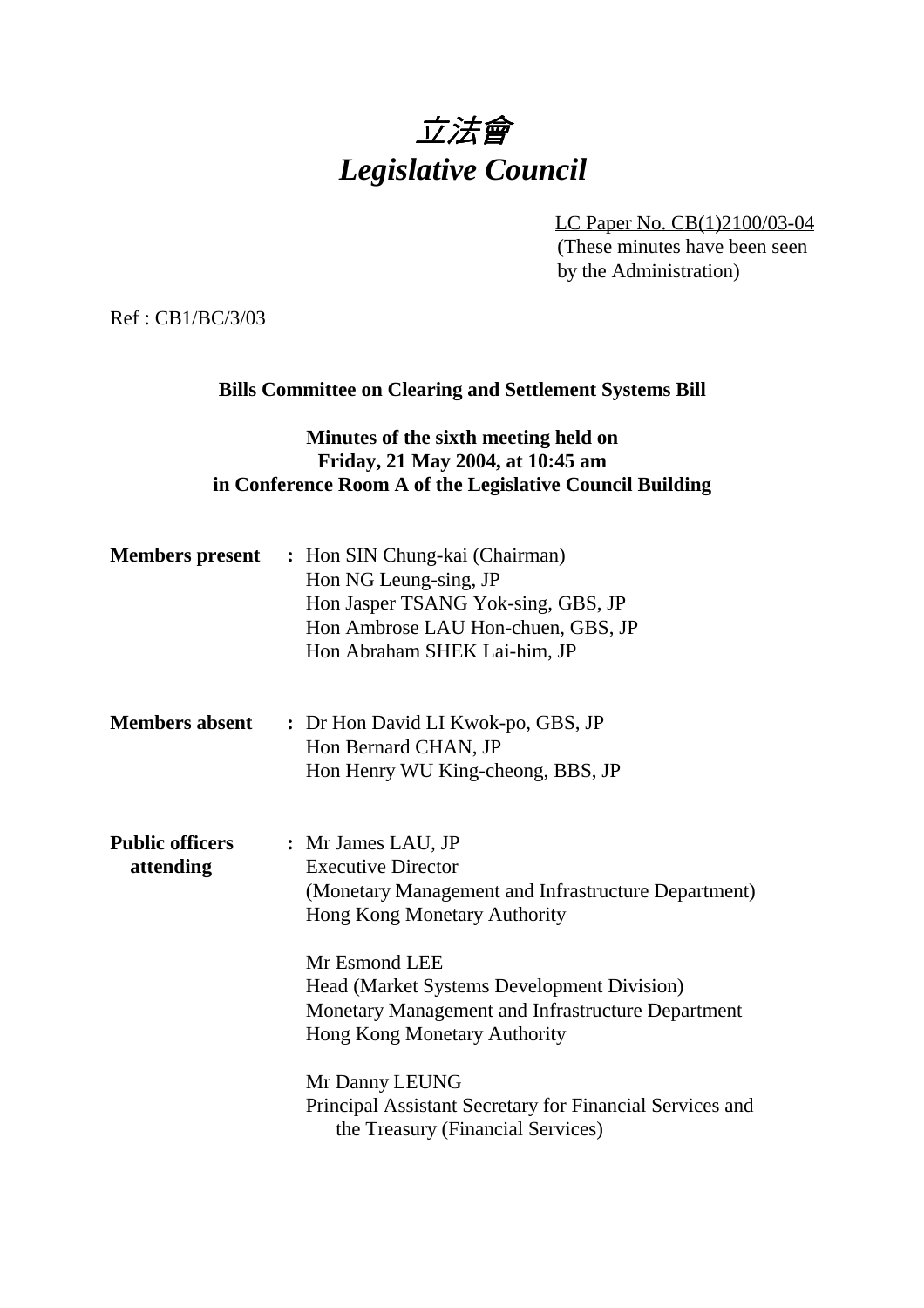|                                             | Mr Clement CHAN<br>(Financial Services)                                         | Assistant Secretary for Financial Services and the Treasury                                                                                       |
|---------------------------------------------|---------------------------------------------------------------------------------|---------------------------------------------------------------------------------------------------------------------------------------------------|
|                                             | Mr Jonothan ABBOTT<br>Senior Assistant Law Draftsman<br>Department of Justice   |                                                                                                                                                   |
|                                             | Ms Lonnie NG<br><b>Senior Government Counsel</b><br>Department of Justice       |                                                                                                                                                   |
|                                             | <b>Clerk in attendance:</b> Miss Salumi CHAN<br>Chief Council Secretary (1)5    |                                                                                                                                                   |
| <b>Staff in attendance : Ms Connie FUNG</b> | <b>Assistant Legal Adviser 3</b>                                                |                                                                                                                                                   |
|                                             | Ms Rosalind MA<br>Senior Council Secretary (1)8                                 |                                                                                                                                                   |
| I.                                          | <b>Meeting with the Administration</b><br>(LC Paper No. $CB(1)1870/03-04(01)$ ) | — Administration's<br>response<br>to<br>issues raised at the meeting held<br>on 14 May 2004                                                       |
|                                             | LC Paper No. CB(1)1870/03-04(02)                                                | Paper<br>provided<br>by<br>the<br>Administration<br>"Updated<br>on<br>summary of comments received<br>Administration's<br>and<br>the<br>response" |
|                                             | LC Paper No. CB(3)206/03-04                                                     | The Bill                                                                                                                                          |
|                                             | LC Paper No. CB(1)1870/03-04(03)                                                | Committee<br>Proposed<br>Stage<br>amendments of the Bill (Draft 2)<br>provided by the Administration                                              |
|                                             | LC Paper No. $CB(1)1600/03-04(02)$                                              | First letter dated 10 March 2004<br>from<br>Assistant<br>the<br>Legal                                                                             |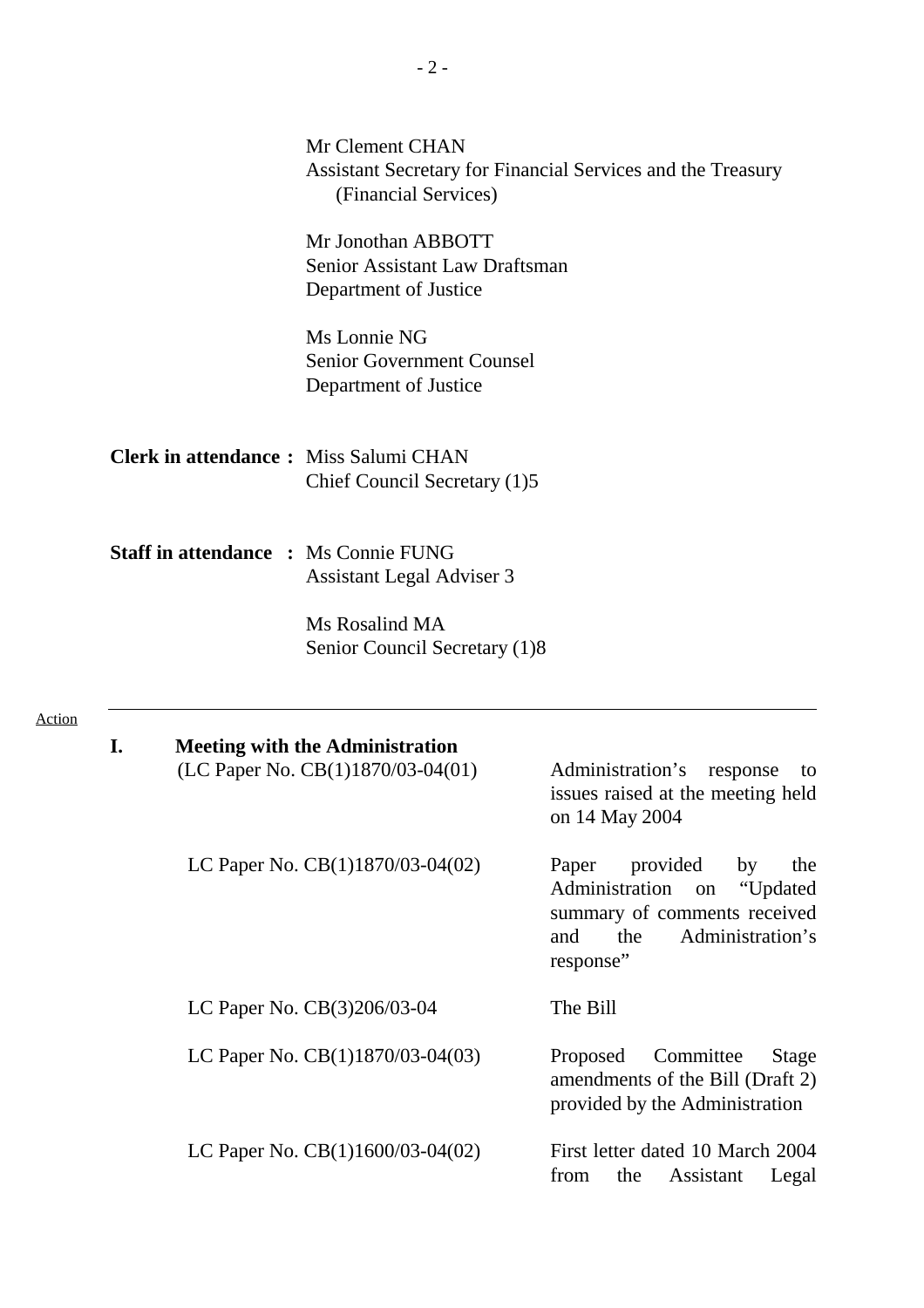Adviser to the Administration

| LC Paper No. CB(1)1600/03-04(03)   | Administration's response to the<br>Assistant Legal Adviser's letter<br>of 10 March 2004                                                                  |
|------------------------------------|-----------------------------------------------------------------------------------------------------------------------------------------------------------|
| LC Paper No. CB(1)1600/03-04(04)   | Second letter dated 22 April<br>2004 from the Assistant Legal<br>Adviser to the Administration                                                            |
| LC Paper No. $CB(1)1665/03-04(01)$ | Administration's response to the<br>$\overbrace{\phantom{aaaaa}}$<br>Assistant Legal Adviser's letter<br>of 22 April 2004                                 |
| LC Paper No. CB(1)1284/03-04(03)   | Paper provided by<br>the<br>Administration on "Summary of<br>comments received and the<br>Administration's response"                                      |
| LC Paper No. CB(1)1376/03-04(01)   | Paper provided by<br>the<br>Administration on "Summary of<br>Key Comments received before<br>Gazettal of the Bill and the<br>Administration's Responses") |

The Bills Committee deliberated (Index of proceedings attached at **Appendix**).

Follow-up actions to be taken by the Administration

2. At the request of the Bills Committee, the Administration agreed to take the following actions -

- (a) To address members' concern about the severity of penalty under clause 39(1) for a convicted offender who contravened clause 5(2), the Administration was invited to propose a Committee Stage amendment (CSA) to clause 39(1) to the effect that a person who contravened clause 5(2), on conviction upon indictment, would be liable to a fine of \$400,000 but not to imprisonment;
- (b) When considering clause 46 (Liability of company officers), members noted that the definition of "officer" in relation to a corporation set out in clause 2 was modelled on the definition of the same term in the Securities and Futures Ordinance (SFO) (Cap. 571). Given that there were some variations in the drafting of the two definitions, the Administration was invited to amend the definition of "officer" in clause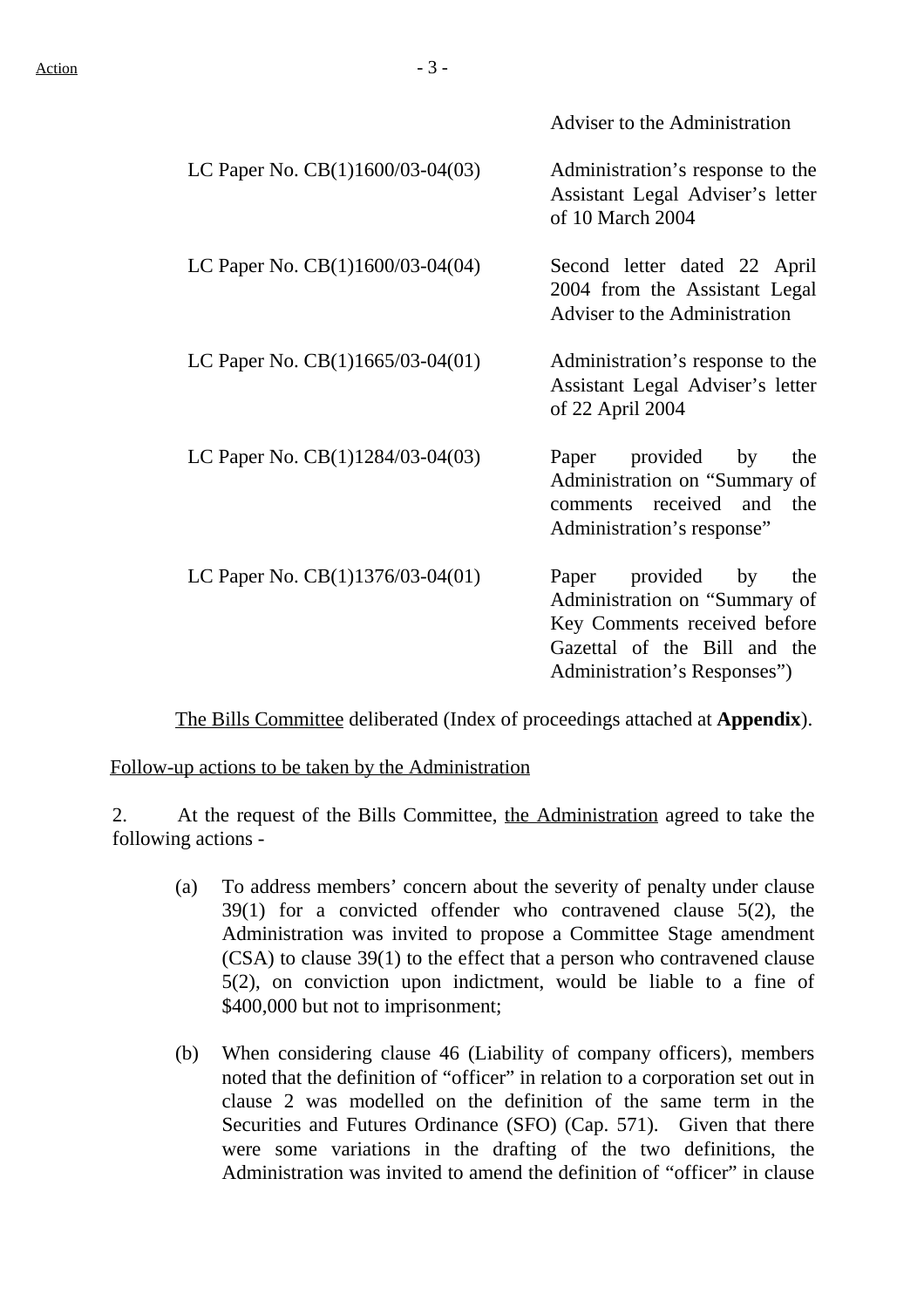2 by adopting the definition in SFO to achieve consistency;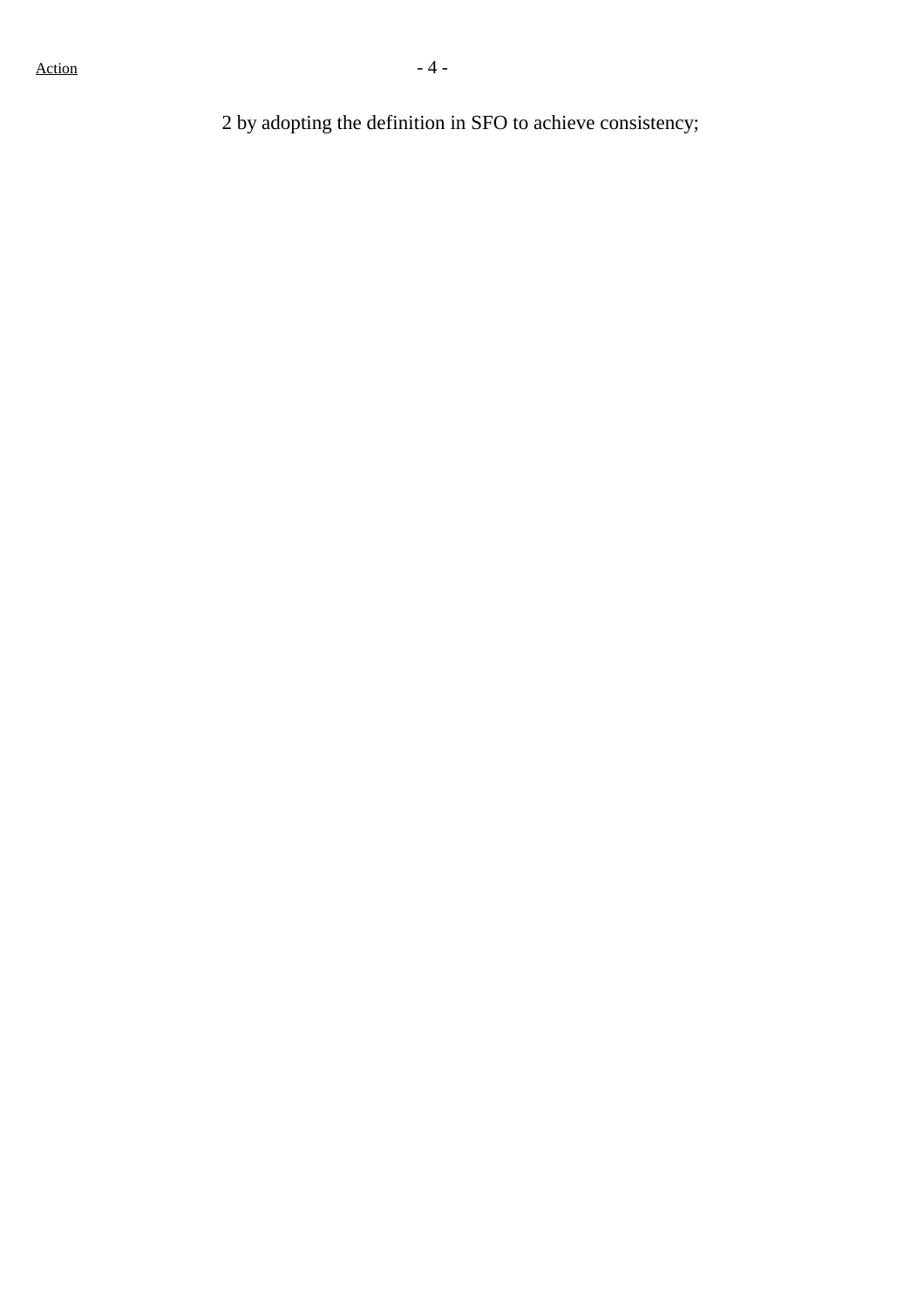- (c) The Administration was invited to make reference to SFO and put clause 47 (Power of Chief Executive to give directions) under preceding parts of the Bill instead of under Part  $6 -$  Miscellaneous;
- (d) Noting that the Administration had sent the draft proposed CSAs to the relevant organizations and had since received further written submissions from the Continuous Link Settlement Bank International, the Hong Kong Society of Accountants (HKSA) and the Hong Kong and Shanghai Banking Corporation (HSBC), members were concerned whether the comments of these organizations had been addressed. In this connection, the Administration was invited:
	- (i) to provide the Bills Committee with the further submission dated 19 May 2004 from HSBC and the Administration's response; and
	- (ii) to inform the Bills Committee of any further views expressed by any relevant organizations and the Administration's response; and
- (e) The Administration was invited to propose a CSA to clause 53 stipulating that the Monetary Authority was required to consult the system operators and settlement institutions concerned before issuance of the guidelines under that clause.

(*Post-meeting note:* The submission dated 20 May 2004 from HKSA to the Administration, which was tabled at the meeting, was issued to members vide LC Paper No. CB(1)1916/03-04(01) on 24 May 2004. Proposed CSAs in relation to items (a), (b), (c) and (e) above provided by the Administration was circulated to members vide LC Paper No. CB(1)1957/03-04(02) on 27 May 2004. The Administration's response to item (d) above was circulated to members vide LC Paper No. CB(1)1957/03-04(01) on the same day.)

## Follow-up actions to be taken by the Assistant Legal Adviser

ALA3 3. To facilitate the Bills Committee's examination of the Chinese version of the Bill and the draft proposed CSAs, the Chairman invited the Assistant Legal Adviser 3 (ALA3) to go through the Chinese version before the next meeting.

#### Date of next meeting

4. The Chairman reminded members that the next meeting of the Bills Committee would be held on Monday, 31 May 2004 at 10:45 am.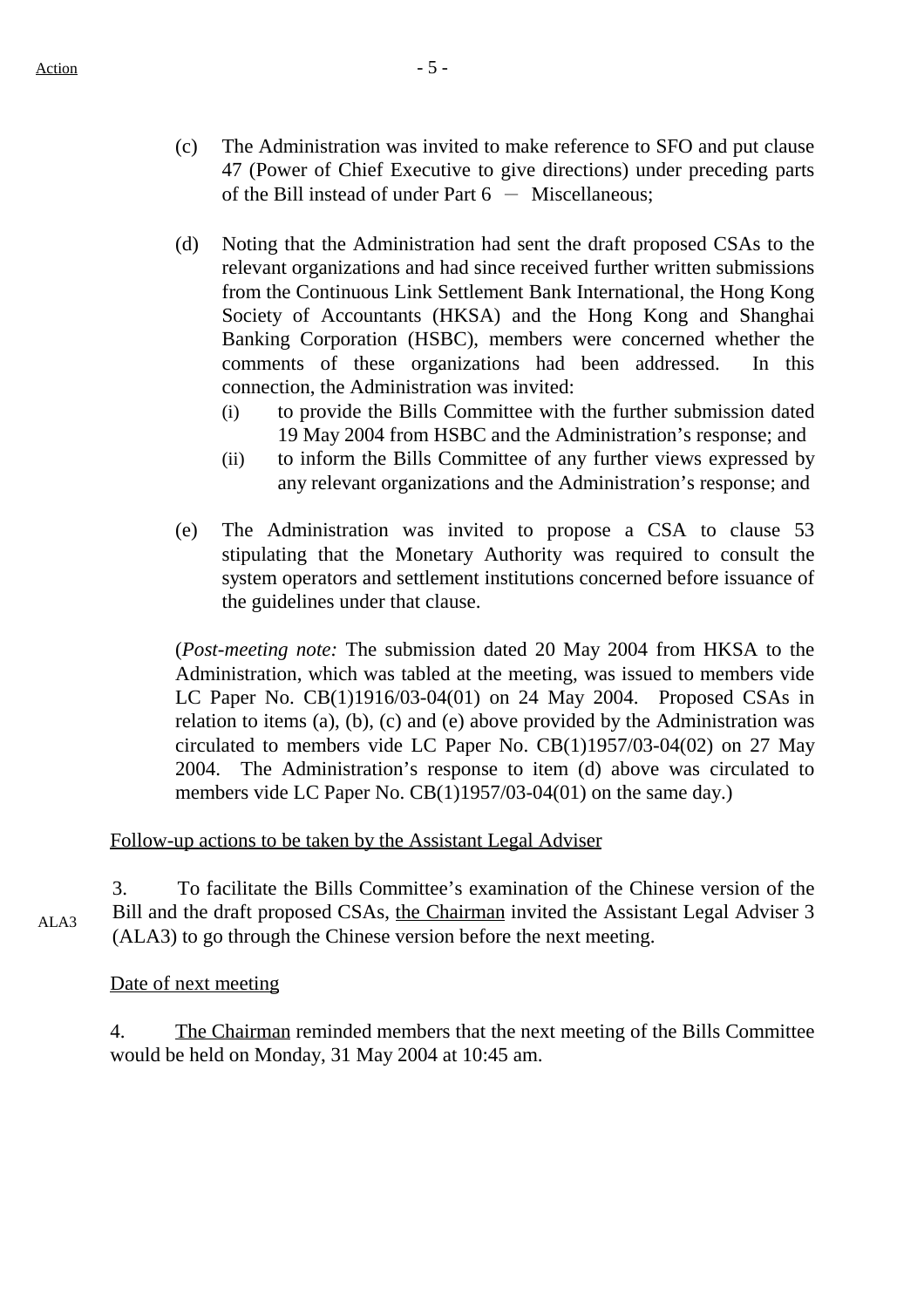# **II. Any other business**

5. There being no other business, the meeting ended at 12:50 pm.

Council Business Division 1 Legislative Council Secretariat 9 June 2004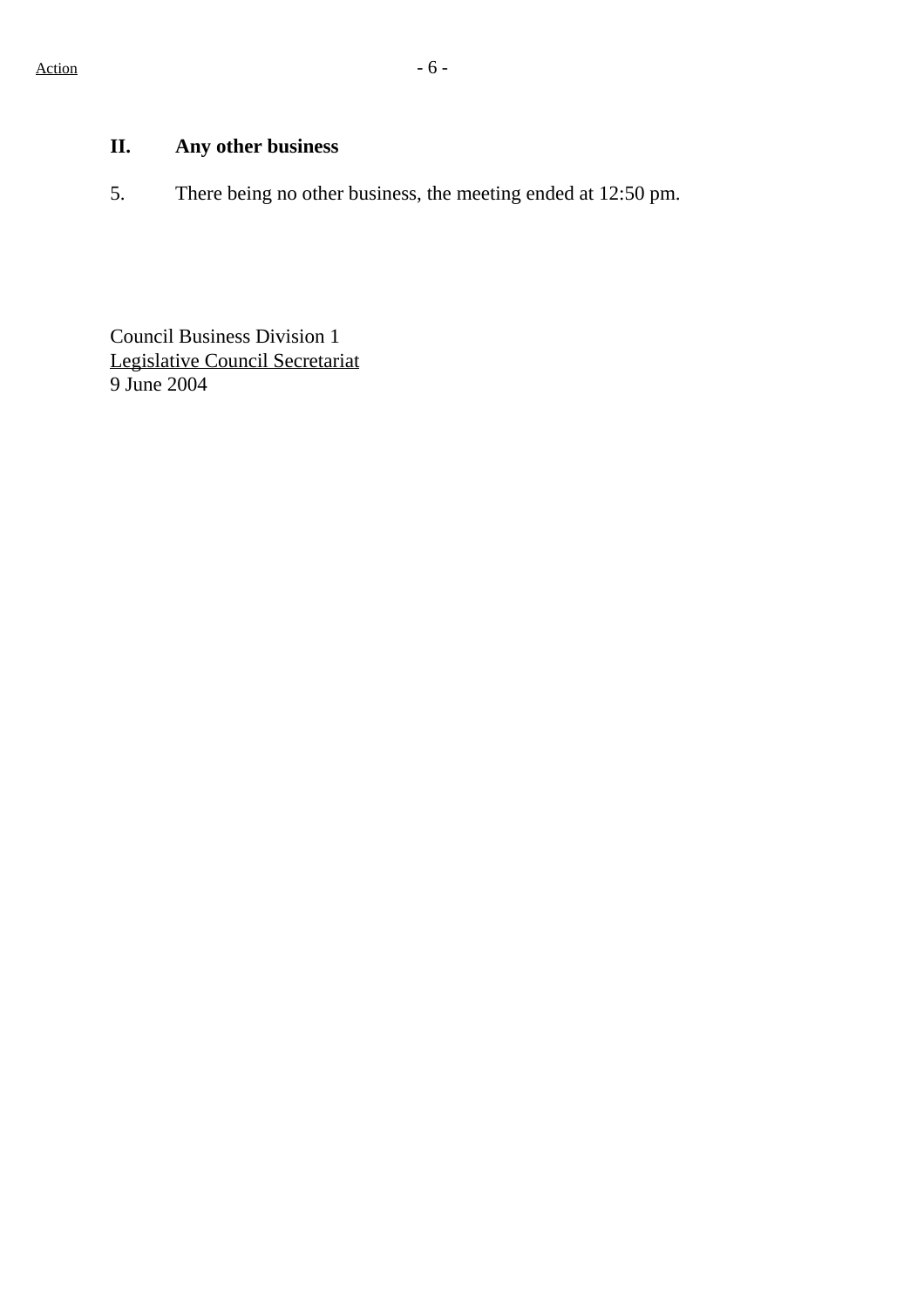# **Appendix**

# **Proceedings of the sixth meeting of the Bills Committee on Clearing and Settlement Systems Bill on Friday, 21 May 2004, at 10:45 am in Conference Room A of the Legislative Council Building**

| <b>Time marker</b> | <b>Speaker</b>                                        | Subject(s)                                                                                                                                                                                                                                                                                                                                                                                                                                                                                         | <b>Action</b><br><b>Required</b> |
|--------------------|-------------------------------------------------------|----------------------------------------------------------------------------------------------------------------------------------------------------------------------------------------------------------------------------------------------------------------------------------------------------------------------------------------------------------------------------------------------------------------------------------------------------------------------------------------------------|----------------------------------|
| 000000-000058      | Chairman                                              | Welcoming<br>and introductory<br>remarks                                                                                                                                                                                                                                                                                                                                                                                                                                                           |                                  |
|                    | <b>Part A: Matters arising from previous meetings</b> |                                                                                                                                                                                                                                                                                                                                                                                                                                                                                                    |                                  |
| 000059-000206      | Administration                                        | Briefing by the Administration<br>the<br>paper<br><sub>on</sub><br>on<br>"Administration's response to<br>issues raised at the meeting held<br>on 14 May 2004" (LC Paper<br>No. $CB(1)1870/03-04(01))$                                                                                                                                                                                                                                                                                             |                                  |
| 000207-000323      | Chairman<br>Administration                            | Administration's<br>(a)<br>confirmation that its reply<br>dated 13 May 2004 to the<br>Hong Kong Exchanges and<br>Clearing Limited (HKEx)<br>had set out the consensus<br>reached amongst the parties<br>including<br>concerned,<br><b>HKEx</b><br>Administration's<br>(b)<br>confirmation that it had<br>received a submission from<br>Continuous<br>Link<br>the<br>Settlement<br><b>Bank</b><br>International (CLS) on<br>clause<br>22<br>and<br>had<br>addressed the<br>concern<br>raised by CLS |                                  |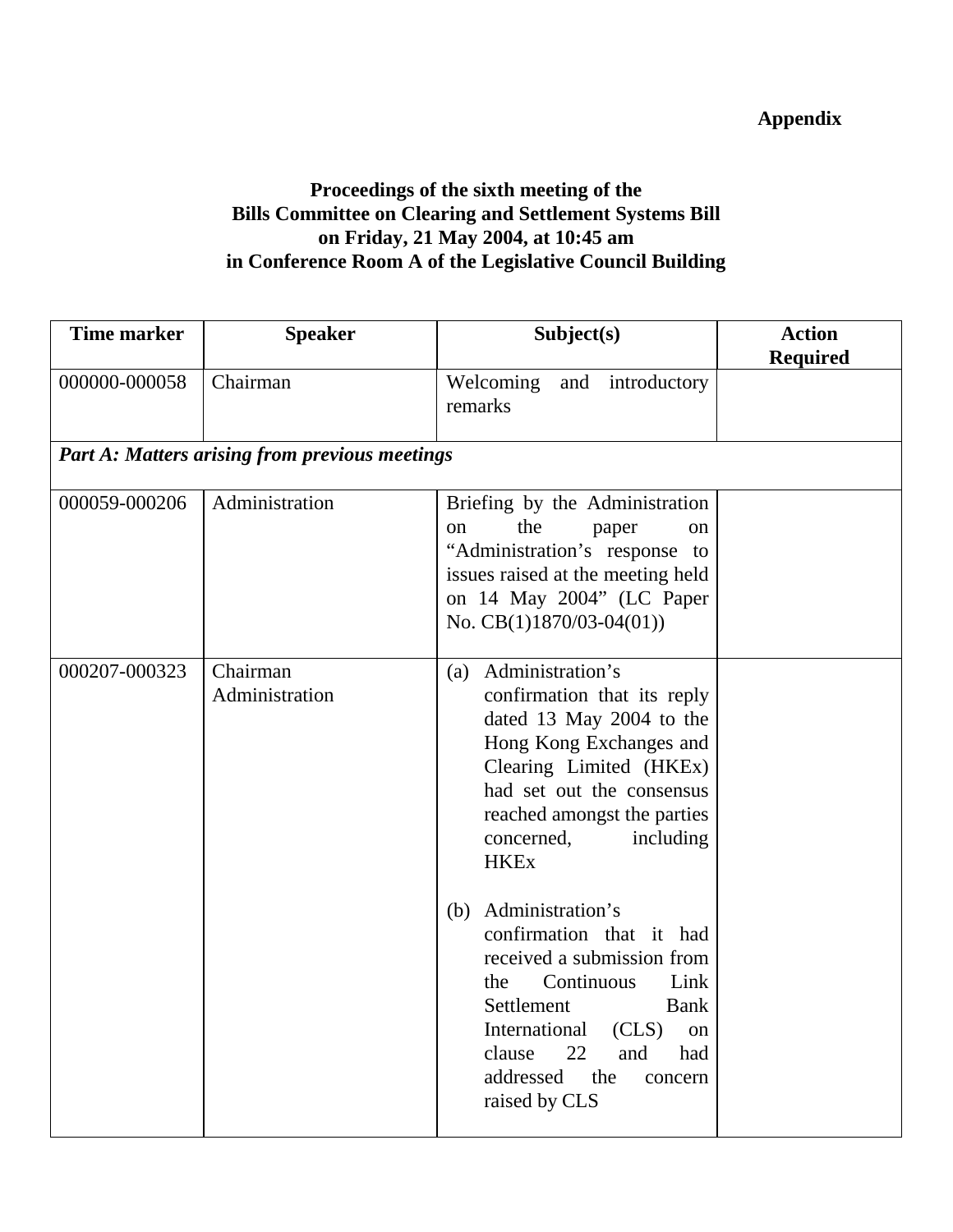| <b>Time marker</b> | <b>Speaker</b>                                | Subject(s)                                                                                                                                                                                                                                                                                                                                                                                                                                                                                                                                                                                                                                                                                                                                                                                                                                                                                                                                                       | <b>Action</b><br><b>Required</b> |
|--------------------|-----------------------------------------------|------------------------------------------------------------------------------------------------------------------------------------------------------------------------------------------------------------------------------------------------------------------------------------------------------------------------------------------------------------------------------------------------------------------------------------------------------------------------------------------------------------------------------------------------------------------------------------------------------------------------------------------------------------------------------------------------------------------------------------------------------------------------------------------------------------------------------------------------------------------------------------------------------------------------------------------------------------------|----------------------------------|
| 000324-000415      | Administration                                | Briefing by the Administration<br>on the paper on "Updated<br>summary of comments received<br>Administration's<br>and<br>the<br>response" (LC Paper<br>No.<br>$CB(1)1870/03-04(02))$                                                                                                                                                                                                                                                                                                                                                                                                                                                                                                                                                                                                                                                                                                                                                                             |                                  |
| 000416-002158      | Chairman<br>Administration<br>Mr Jasper TSANG | Administration's<br>(a)<br>confirmation that it had<br>passed the draft proposed<br>Committee<br>Stage<br>amendments (CSAs) to the<br>Hong Kong Society of<br>Accountants (HKSA) and<br>other<br>relevant<br>organizations<br>for<br>information and comments<br>Administration's<br>advice<br>(b)<br>that it had received a<br>further submission from<br>HKSA on 20 May 2004<br>about two points, including<br>the need of the expression<br>"Except to the extent that it<br>expressly provides" in<br>clause $25(1)$ (LC Paper No.<br>$CB(1)1916/03-04(01)$ , and<br>the Administration's view<br>that the expression was<br>necessary to balance the<br>rights of system operators<br>and/or<br>settlement<br>institutions on the one hand<br>insolvency office-<br>and<br>holders on the other in<br>relation to any transaction<br>between two participants in<br>a designated system in case<br>of bankruptcy or winding<br>up of the second participant |                                  |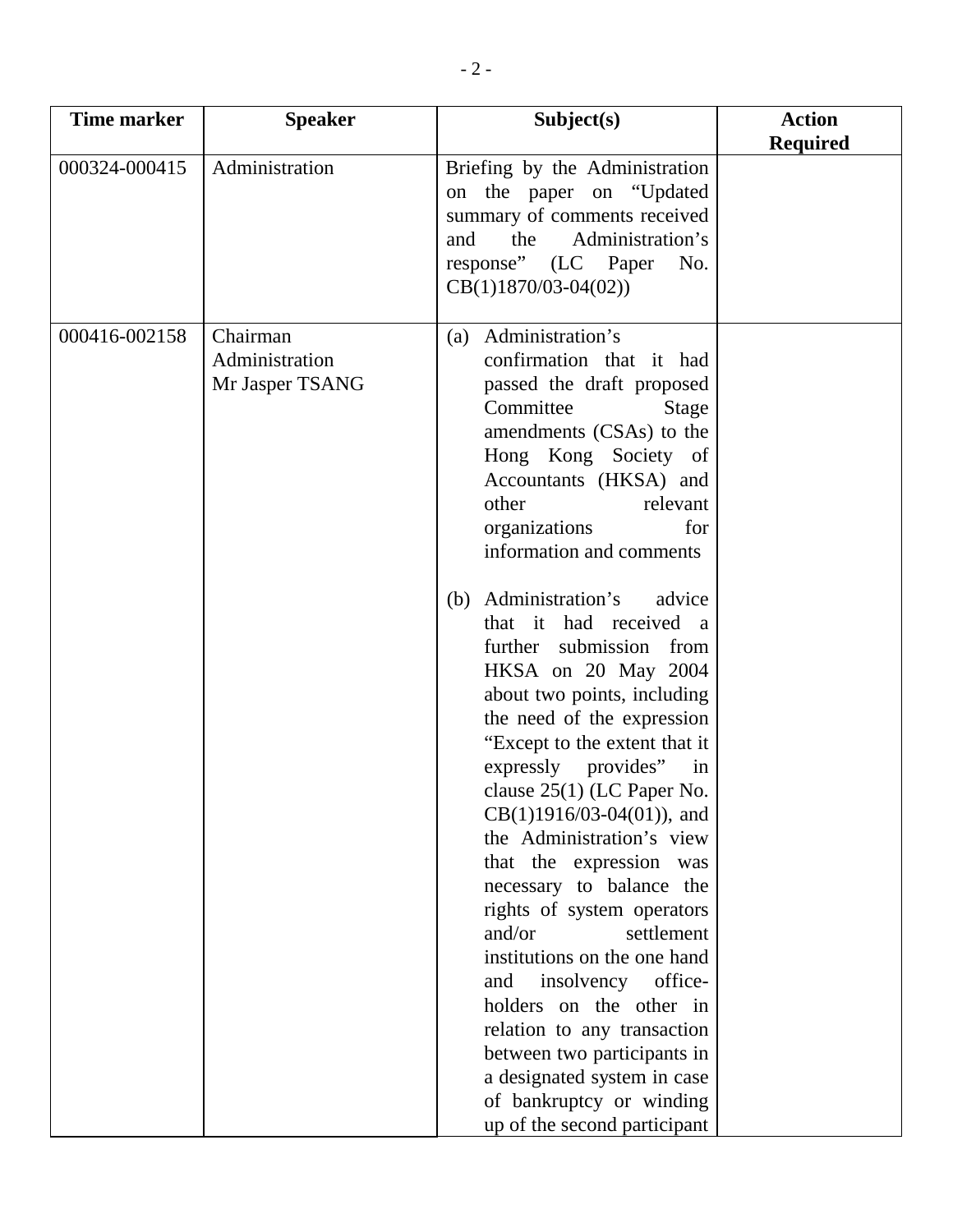| <b>Time marker</b> | <b>Speaker</b>             | Subject(s)                                                                                                                                                                                                                                                                                                                                             | <b>Action</b><br><b>Required</b> |
|--------------------|----------------------------|--------------------------------------------------------------------------------------------------------------------------------------------------------------------------------------------------------------------------------------------------------------------------------------------------------------------------------------------------------|----------------------------------|
|                    |                            | Administration's<br>advice<br>(c)<br>that the provision in clause<br>25 was consistent with that<br>Securities<br>the<br>and<br>in<br>Futures Ordinance (SFO)<br>(Cap. 571)                                                                                                                                                                            |                                  |
| 002159-003020      | Administration<br>Chairman | Administration's response<br>(a)<br>to HKSA's enquiry on the<br>circumstances under which<br>exemptions<br>would<br>be<br>granted to system operators<br>or settlement institutions<br>under clauses $26(4)$ and<br>27(4)                                                                                                                              |                                  |
|                    |                            | (b) Whether the criteria for<br>granting exemptions under<br>clauses $26(4)$ and $27(4)$<br>would be provided in the<br>guidelines to be issued<br>under clause 53                                                                                                                                                                                     |                                  |
|                    |                            | (c) Example quoted by the<br>Administration to illustrate<br>the circumstances under<br>which a system operator or<br>settlement<br>institution<br>would be exempted from<br>the application of clauses<br>26 and 27 in respect of<br>transfer effected by the<br>system<br>operator<br><b>or</b><br>settlement institution<br>as<br>first participant |                                  |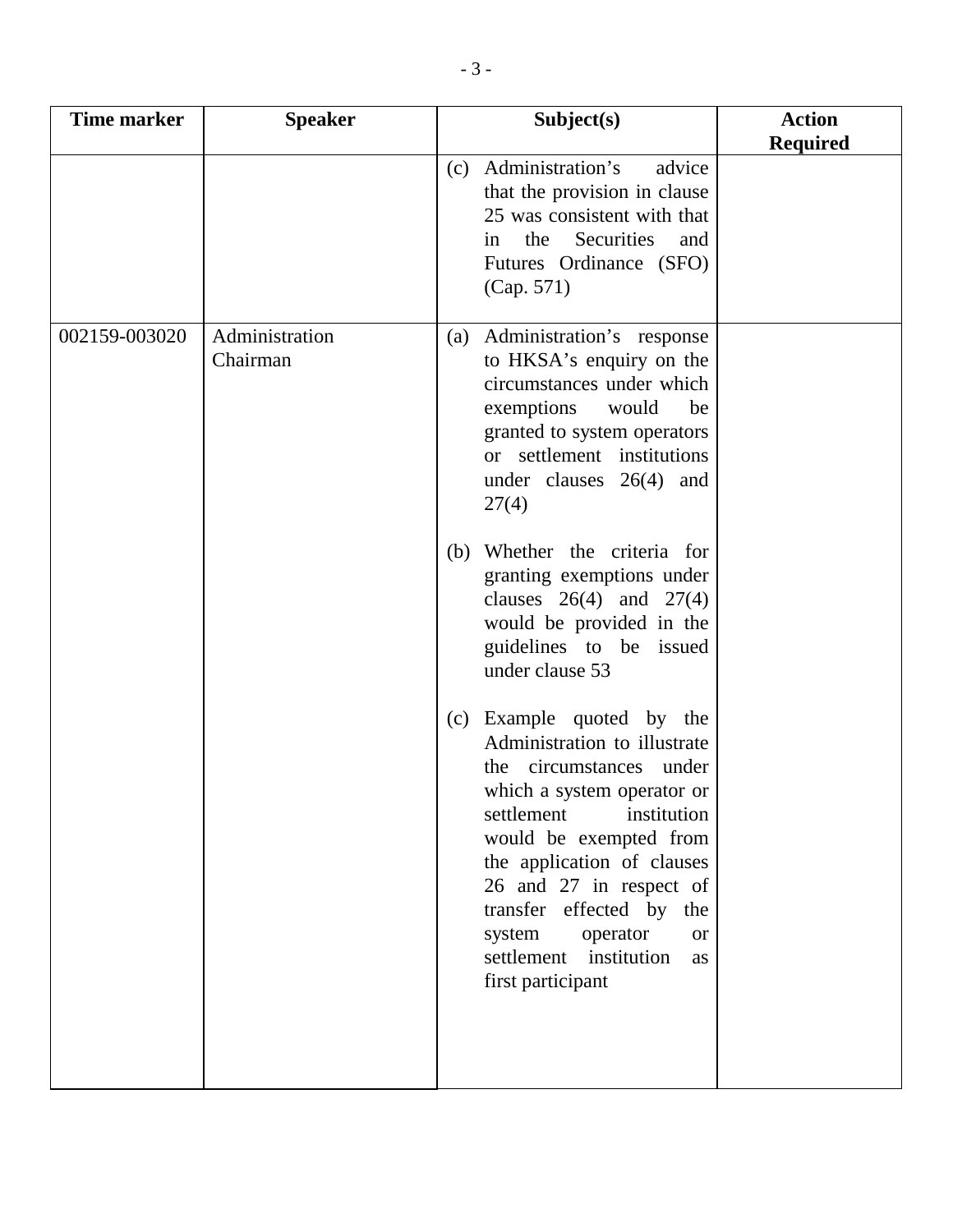| <b>Time marker</b> | <b>Speaker</b>                                   | Subject(s)                                                                                                                                                                                                                                                                                                                                                                                                                                                                                                     | <b>Action</b><br><b>Required</b>                                                                  |
|--------------------|--------------------------------------------------|----------------------------------------------------------------------------------------------------------------------------------------------------------------------------------------------------------------------------------------------------------------------------------------------------------------------------------------------------------------------------------------------------------------------------------------------------------------------------------------------------------------|---------------------------------------------------------------------------------------------------|
|                    | Part B: Clause-by-clause examination of the Bill |                                                                                                                                                                                                                                                                                                                                                                                                                                                                                                                |                                                                                                   |
|                    | (LC Paper No. CB(1)1870/03-04(03))               |                                                                                                                                                                                                                                                                                                                                                                                                                                                                                                                |                                                                                                   |
| 003021-003222      | Chairman<br>Administration                       | Proposed CSAs to clause 2 and<br>proposed new clause 2A                                                                                                                                                                                                                                                                                                                                                                                                                                                        |                                                                                                   |
| 003223-003521      | Chairman<br>Administration<br>Mr Ambrose LAU     | need<br>for<br>the<br>Purpose<br>and<br>proposed CSA to clause $5(1)(c)$ ,<br>adding the phrase "in addition"<br>the<br>beginning<br>of<br>the<br>at<br>subclause                                                                                                                                                                                                                                                                                                                                              |                                                                                                   |
| 003522-004152      | Chairman<br>Administration                       | (a) Proposed CSAs to clauses<br>21 to 23<br>(b) Proposed new clause 27A                                                                                                                                                                                                                                                                                                                                                                                                                                        |                                                                                                   |
| 004153-010433      | Chairman<br>Administration<br>Mr NG Leung-sing   | Whether<br>the<br>penalty<br>(a)<br>clause<br>provisions<br>under<br>$39(1)$ was proportional to<br>the severity of offences<br>committed by offenders<br>who contravened clauses<br>$5(1)$ and (2) (Comments by<br>the Hong Kong Association<br>of Banks (HKAB) on Page<br>9<br>of<br>LC Paper<br>No.<br>$CB(1)1870/03-04(02))$<br>Members'<br>view<br>that<br>(b)<br>who<br>convicted offenders<br>5(2)<br>contravened clause<br>should only be liable to a<br>fine of $$400,000$ but not to<br>imprisonment | The Administration<br>to take follow-up<br>under<br>actions<br>paragraph $2(a)$ of<br>the minutes |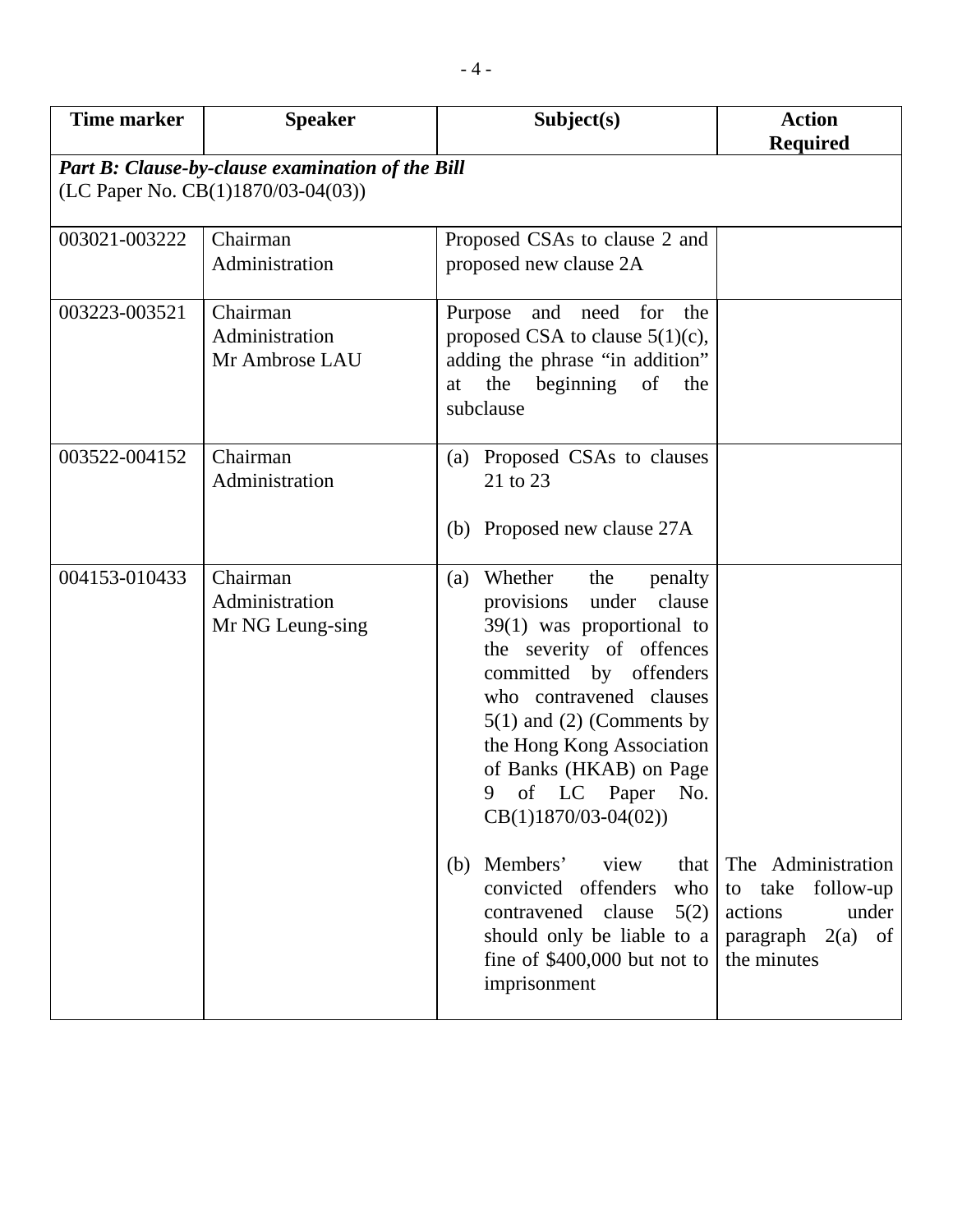| <b>Time marker</b> | <b>Speaker</b>                                                                                      | Subject(s)                                                                                                                                                                                                                                                                                                                                                                                                       | <b>Action</b><br><b>Required</b> |
|--------------------|-----------------------------------------------------------------------------------------------------|------------------------------------------------------------------------------------------------------------------------------------------------------------------------------------------------------------------------------------------------------------------------------------------------------------------------------------------------------------------------------------------------------------------|----------------------------------|
| 010434-011132      | Chairman<br>Administration                                                                          | Clause 40 (Contravention<br>(a)<br>of provision of Part 3)                                                                                                                                                                                                                                                                                                                                                       |                                  |
|                    |                                                                                                     | Clause 41 (Contravention<br>(b)<br>of provision of Part 4)                                                                                                                                                                                                                                                                                                                                                       |                                  |
|                    |                                                                                                     | Clause 42 (Contravention<br>(c)<br>of provisions of Part 6)                                                                                                                                                                                                                                                                                                                                                      |                                  |
| 011133-001245      | Mr NG Leung-sing<br>Administration                                                                  | Member's concern about<br>(a)<br>whether a person who gave<br>false information to the<br>Monetary<br>Authority<br>inadvertently committed an<br>offence under clause 43                                                                                                                                                                                                                                         |                                  |
|                    |                                                                                                     | Administration's<br>advice<br>(b)<br>that a person committed an<br>offence if he knew or ought<br>know<br>that<br>the<br>to<br>information being given<br>was false or misleading<br>clause 43(b))                                                                                                                                                                                                               |                                  |
| 011246-012414      | Chairman<br>Administration<br>Mr Jasper TSANG<br><b>Assistant Legal Adviser</b><br>Mr NG Leung-sing | Members'<br>that<br>(a)<br>concern<br>44(1)<br>clause<br>lacked<br>objectivity because it was<br>subjective to judge whether<br>a person had made any<br>representation in respect of<br>a clearing and settlement<br>system that was not a<br>designated system "in a<br>manner that indicates" that<br>the<br>system<br>was<br>a<br>designated system,<br>and<br>similar<br>about<br>concern<br>clause $44(3)$ |                                  |
|                    |                                                                                                     | (b) Defence provisions under<br>clauses $44(2)$ and $(4)$                                                                                                                                                                                                                                                                                                                                                        |                                  |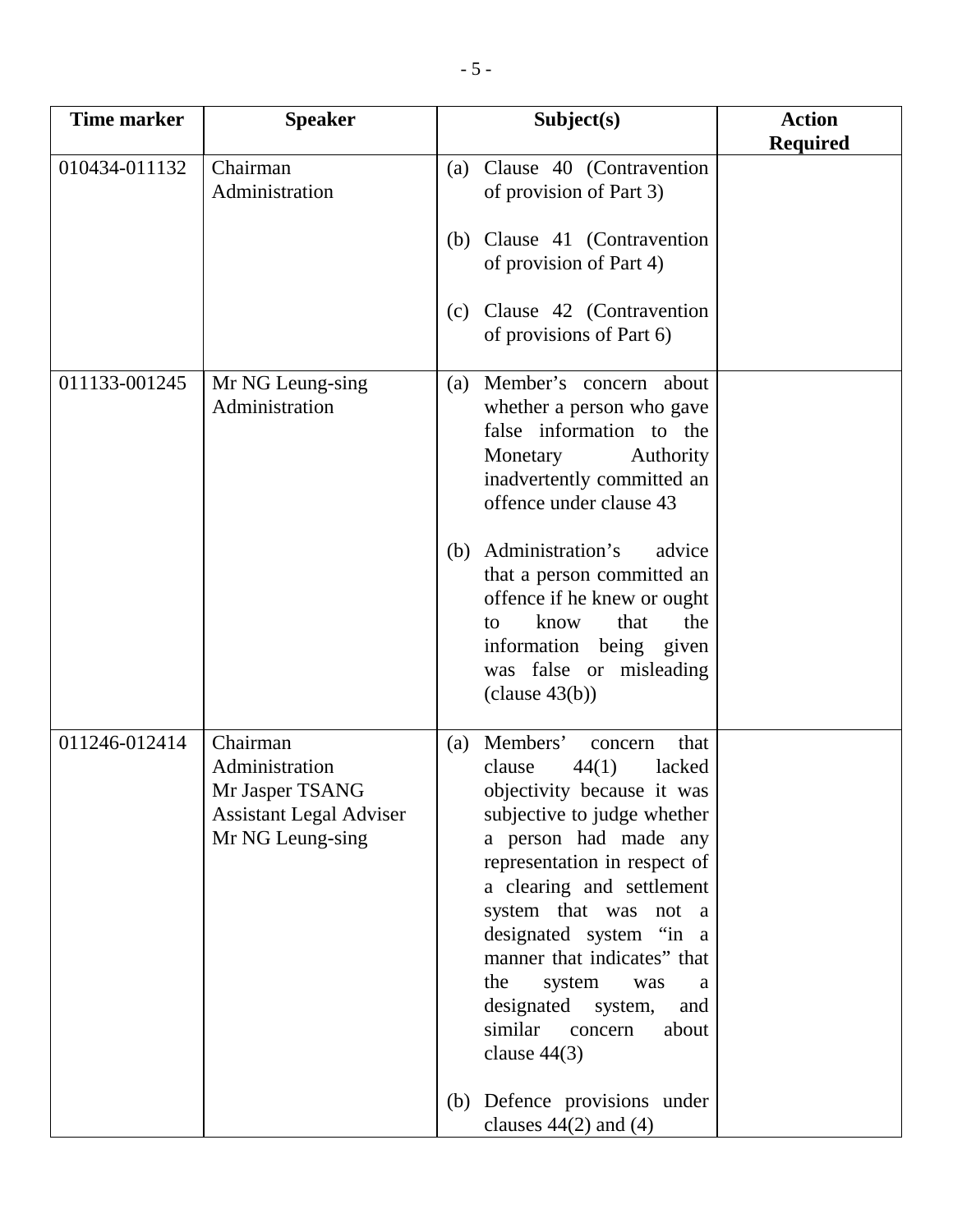| <b>Time marker</b> | <b>Speaker</b>                                 | Subject(s)                                                                                                                                                                                                                                                                                                                                                                                                                                                                                                                                                                    | <b>Action</b><br><b>Required</b> |
|--------------------|------------------------------------------------|-------------------------------------------------------------------------------------------------------------------------------------------------------------------------------------------------------------------------------------------------------------------------------------------------------------------------------------------------------------------------------------------------------------------------------------------------------------------------------------------------------------------------------------------------------------------------------|----------------------------------|
|                    |                                                | (c) Administration's<br>explanation that without<br>clause 44, a person who<br>made false representation<br>in respect of a clearing and<br>settlement system or a<br>certificate of finality could<br>not be charged with an<br>offence,<br>and<br>that<br>the<br>purpose of the two phrases<br>$\lim a$<br>manner<br>that<br>indicates" or "in a manner"<br>that could reasonably be<br>construed as indicating"<br>allow<br>the<br>to<br>was<br>Administration to look at<br>effect<br>of<br>the<br>the<br>representation                                                  |                                  |
| 012415-013153      | Chairman<br>Administration<br>Mr NG Leung-sing | Justifications for imposing<br>(a)<br>a penalty of a fine of<br>\$1,000,000<br>and<br>imprisonment for 5 years<br>on a person who committed<br>an offence under clause<br>45(1)<br>Administration's<br>(b)<br>explanation that for serious<br>offence<br>such<br>that<br>as<br>committed "wilfully and<br>with intent to deceive"<br>(clause<br>$45(1)$ ,<br>the<br>maximum<br>penalty<br>was<br>5 years of imprisonment<br>(c) Reasons for the disparity in<br>the levels of fine and/or<br>of imprisonment<br>years<br>under<br>the<br>penalty<br>provisions in clauses 40, |                                  |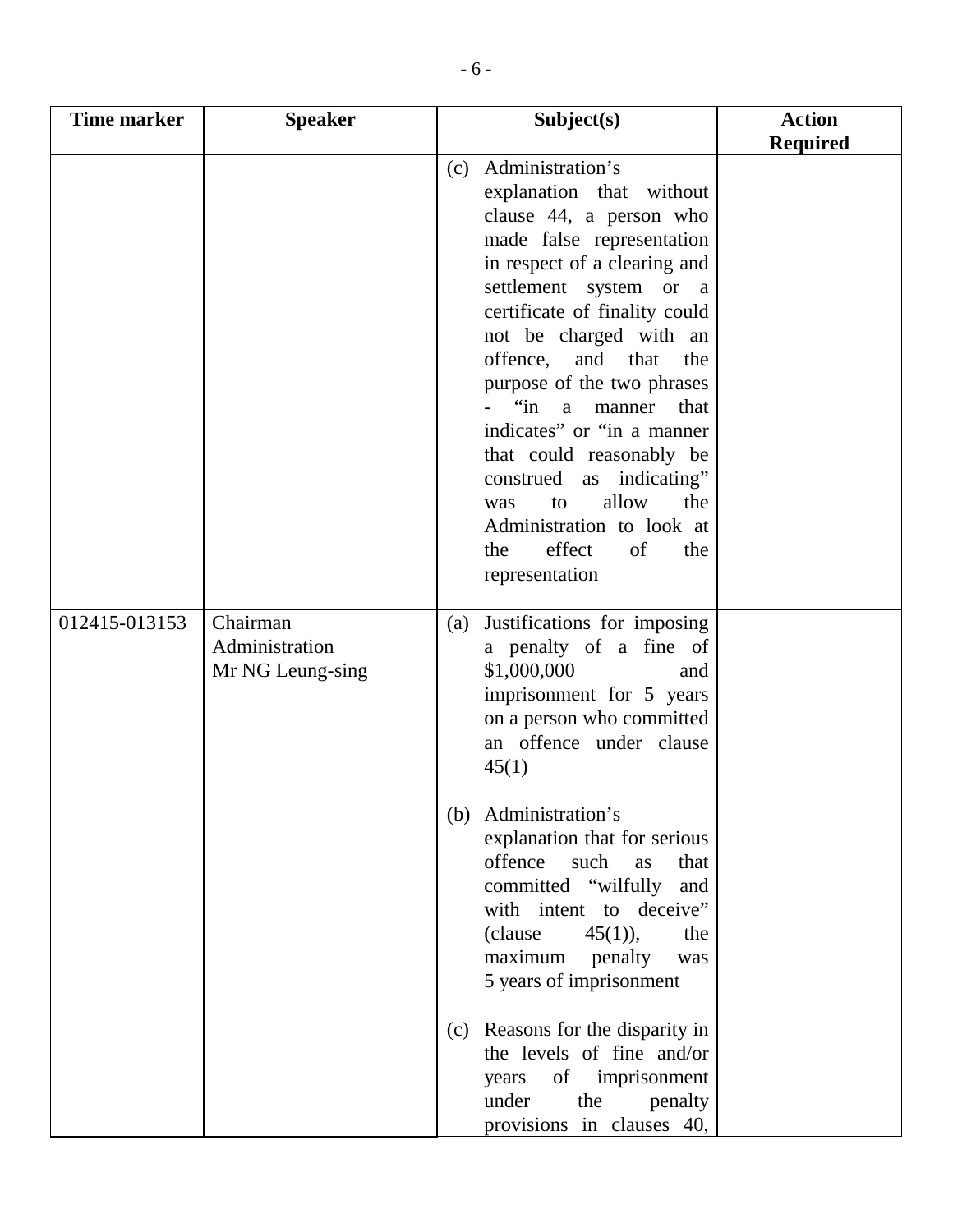| <b>Time marker</b> | <b>Speaker</b>                                 | Subject(s)                                                                                                                                                                                                                                                                                                                                                                                                      | <b>Action</b><br><b>Required</b> |
|--------------------|------------------------------------------------|-----------------------------------------------------------------------------------------------------------------------------------------------------------------------------------------------------------------------------------------------------------------------------------------------------------------------------------------------------------------------------------------------------------------|----------------------------------|
|                    |                                                | 41, 42 and 45                                                                                                                                                                                                                                                                                                                                                                                                   |                                  |
|                    |                                                | Administration's<br>(d)<br>explanation that where an<br>offence was likely to be<br>committed by an individual<br>rather than a corporation,<br>the fine was relatively less;<br>offence was<br>where<br>an<br>likely to be committed by a<br>corporation,<br>it<br>common to set a relatively<br>higher level of fines to<br>achieve the deterrent effect,<br>as imprisonment did not<br>apply to corporations | was                              |
|                    |                                                | Whether consistency in the<br>(e)<br>level of<br>penalty<br>maintained<br>with<br>offence provisions in other<br>relevant legislation                                                                                                                                                                                                                                                                           | was<br>the                       |
|                    |                                                | Administration's<br>(f)<br>confirmation that the level<br>of penalty was determined<br>with reference to section<br>123<br>of<br>the<br><b>Banking</b><br>Ordinance (BO) (Cap. 155)                                                                                                                                                                                                                             |                                  |
| 013154-014115      | Chairman<br>Administration<br>Mr NG Leung-sing | Comments of HKAB that<br>(a)<br>only relevant individuals of<br>an appropriate level should<br>be held liable under clause<br>46 (Liability of company<br>officers) (Page 10 of LC<br>Paper No. CB(1)1870/03-<br>04(02)                                                                                                                                                                                         |                                  |
|                    |                                                | Administration's response<br>(b)<br>that clause 46 followed the                                                                                                                                                                                                                                                                                                                                                 |                                  |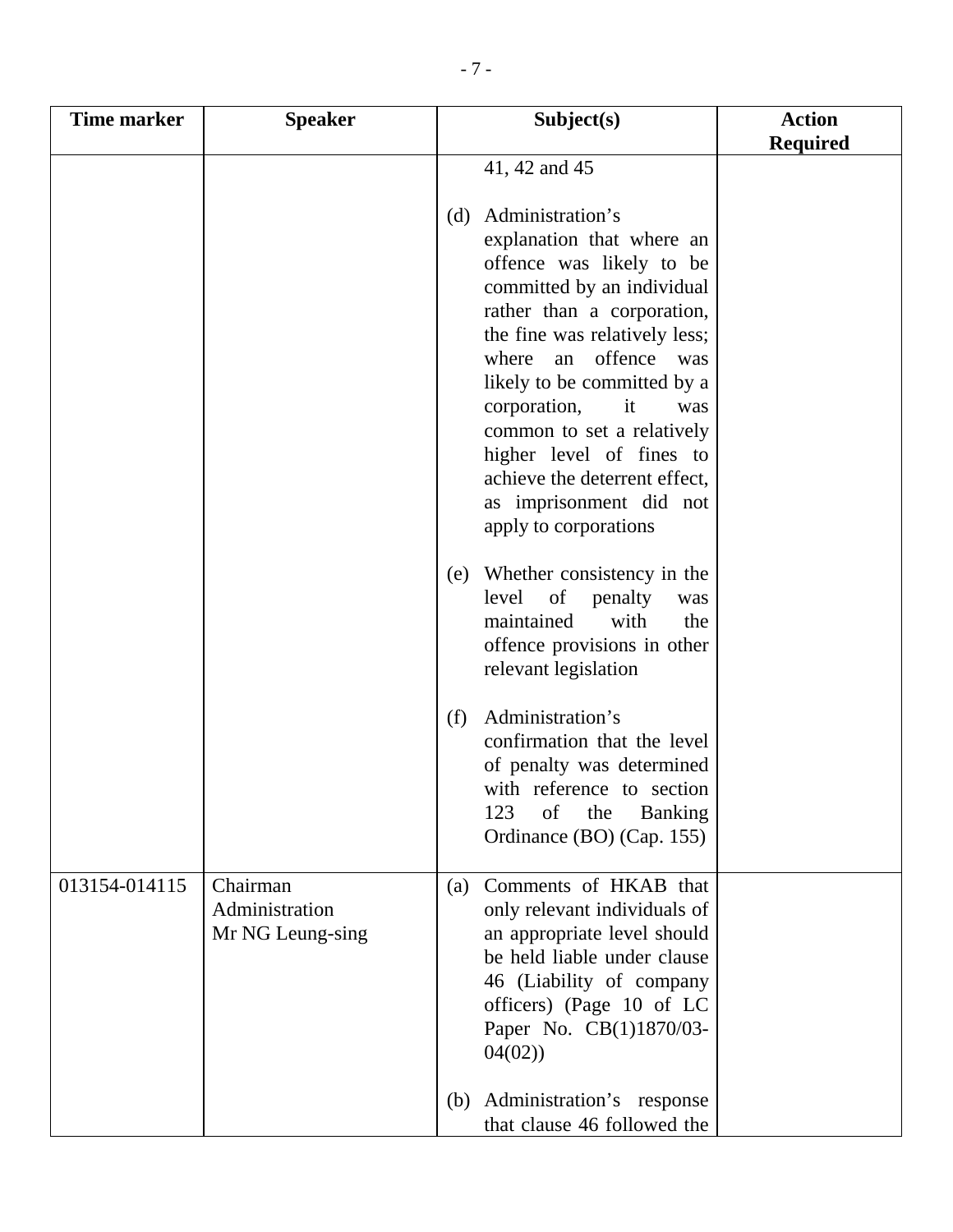| <b>Time marker</b> | <b>Speaker</b>                                 | Subject(s)                                                                                                                                                                                                                             | <b>Action</b>                                                                                        |
|--------------------|------------------------------------------------|----------------------------------------------------------------------------------------------------------------------------------------------------------------------------------------------------------------------------------------|------------------------------------------------------------------------------------------------------|
|                    |                                                | SFO approach (section 390)<br>of SFO), and that the<br>definition of "officer" in<br>clause 2 was similar to that<br>in Schedule 1 of SFO and<br>the Chinese version of the<br>term "officer" (高級職<br>$\exists$ ) was adopted from SFO | <b>Required</b>                                                                                      |
|                    |                                                | Members' view that the<br>(c)<br>definition of "officer" in<br>relation to a corporation set<br>out in clause 2 should be<br>amended by adopting the<br>definition in<br><b>SFO</b><br>to<br>achieve consistency                       | The Administration<br>to take follow-up<br>under<br>actions<br>paragraph 2(b) of<br>the minutes      |
| 014116-014659      | Chairman<br>Mr NG Leung-sing<br>Administration | Propriety of putting clause 47<br>(Power of Chief Executive to<br>give directions) under Part $6 -$<br>Miscellaneous while<br>similar<br>provision under SFO was put<br>under an earlier part of the<br>legislation                    | The Administration<br>to take<br>follow-up<br>under<br>actions<br>paragraph $2(c)$ of<br>the minutes |
| 014700-014815      | Chairman<br>Administration                     | Administration's<br>advice<br>(a)<br>that the regulations made<br>under clause 48 were<br>subsidiary legislation<br>subject to the negative<br>vetting of the Legislative<br>Council                                                   |                                                                                                      |
|                    |                                                | (b) Administration's<br>advice<br>the confidentiality<br>that<br>provisions in clause 49<br>were drafted with reference<br>to existing legislation, such<br>as BO                                                                      |                                                                                                      |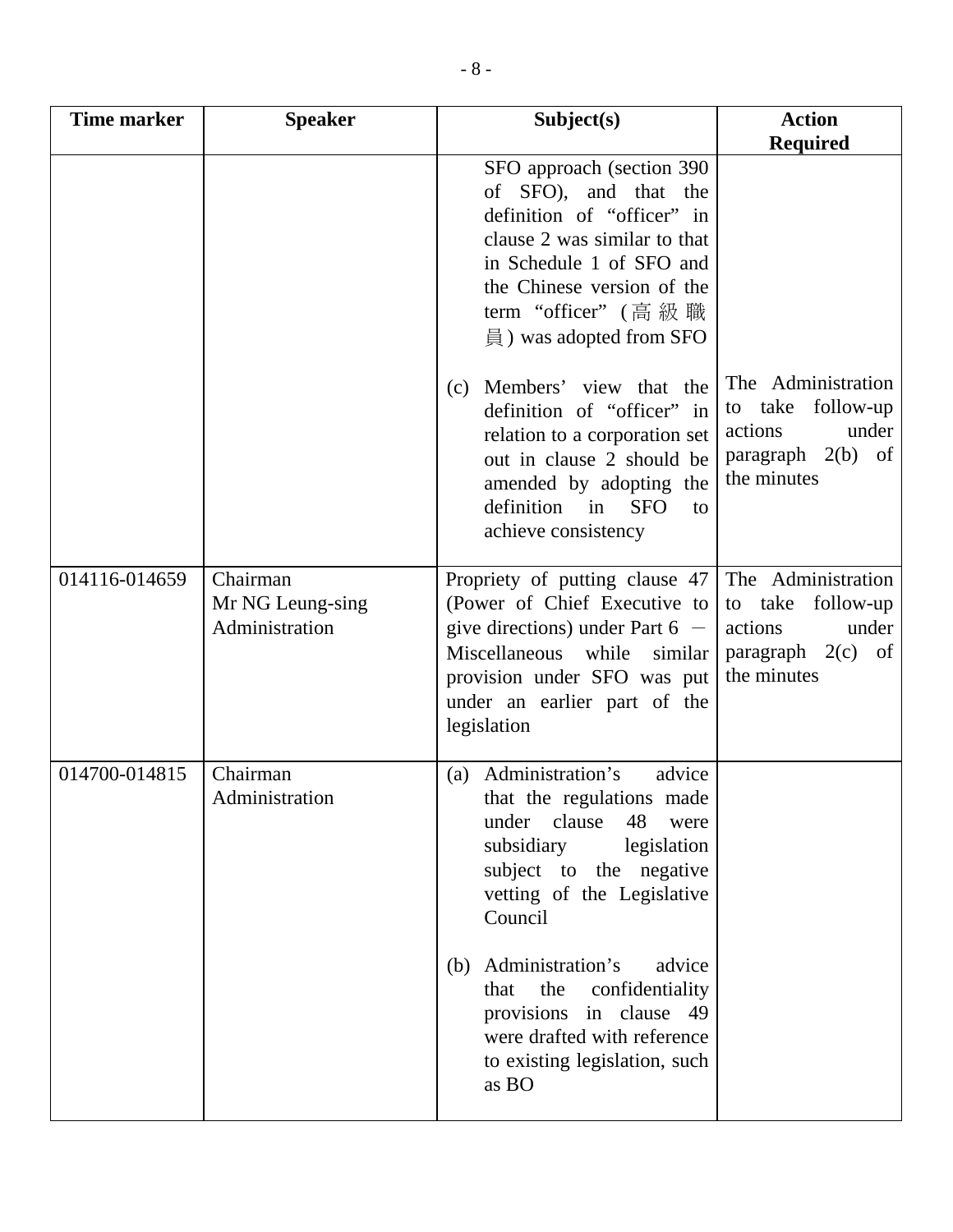| <b>Time marker</b> | <b>Speaker</b>                                 | Subject(s)                                                                                                                                                                                                                                                                                                                 | <b>Action</b>                                                                                                               |
|--------------------|------------------------------------------------|----------------------------------------------------------------------------------------------------------------------------------------------------------------------------------------------------------------------------------------------------------------------------------------------------------------------------|-----------------------------------------------------------------------------------------------------------------------------|
|                    |                                                |                                                                                                                                                                                                                                                                                                                            | <b>Required</b>                                                                                                             |
| 014816-015428      | Chairman<br>Administration<br>Mr NG Leung-sing | Comments of the Hong<br>(a)<br>Kong Interbank Clearing<br>Limited<br>and<br>the<br>Hong<br>Shanghai<br>Kong<br>and<br><b>Banking</b><br>Corporation<br>(HSBC) on the immunity<br>provision under clause 50<br>and the Administration's<br>response (Pages 11 and 12)<br>of<br>LC<br>Paper<br>No.<br>$CB(1)1870/03-04(02))$ |                                                                                                                             |
|                    |                                                | Further submission dated<br>(b)<br>19 May 2004 from HSBC<br>to the Administration on<br>clause 50                                                                                                                                                                                                                          | The Administration<br>provide<br>the<br>to<br>required information<br>under<br>paragraph<br>of<br>2(d)(i)<br>the<br>minutes |
|                    |                                                | Whether<br>relevant<br>(c)<br>organizations had accepted<br>Administration's<br>the<br>responses to their further<br>comments                                                                                                                                                                                              | The Administration<br>to take follow-up<br>actions<br>under<br>paragraph $2(d)(ii)$ of<br>the minutes                       |
| 015429-015717      | Chairman<br>Administration                     | of<br>51<br>(Power<br>Clause<br>(a)<br>Authority<br>Monetary<br>to<br>require information to be<br>given)<br>Clause 52 (Requirement to<br>(b)<br>give information relating to<br>default)                                                                                                                                  |                                                                                                                             |
| 015718-015806      | Chairman<br>Administration                     | Need<br>consult<br>system<br>to<br>and<br>settlement<br>operators<br>institutions on the guidelines to<br>be issued under clause 53                                                                                                                                                                                        | The Administration<br>follow-up<br>take<br>to<br>actions<br>under<br>paragraph 2(e)<br>of<br>the minutes                    |